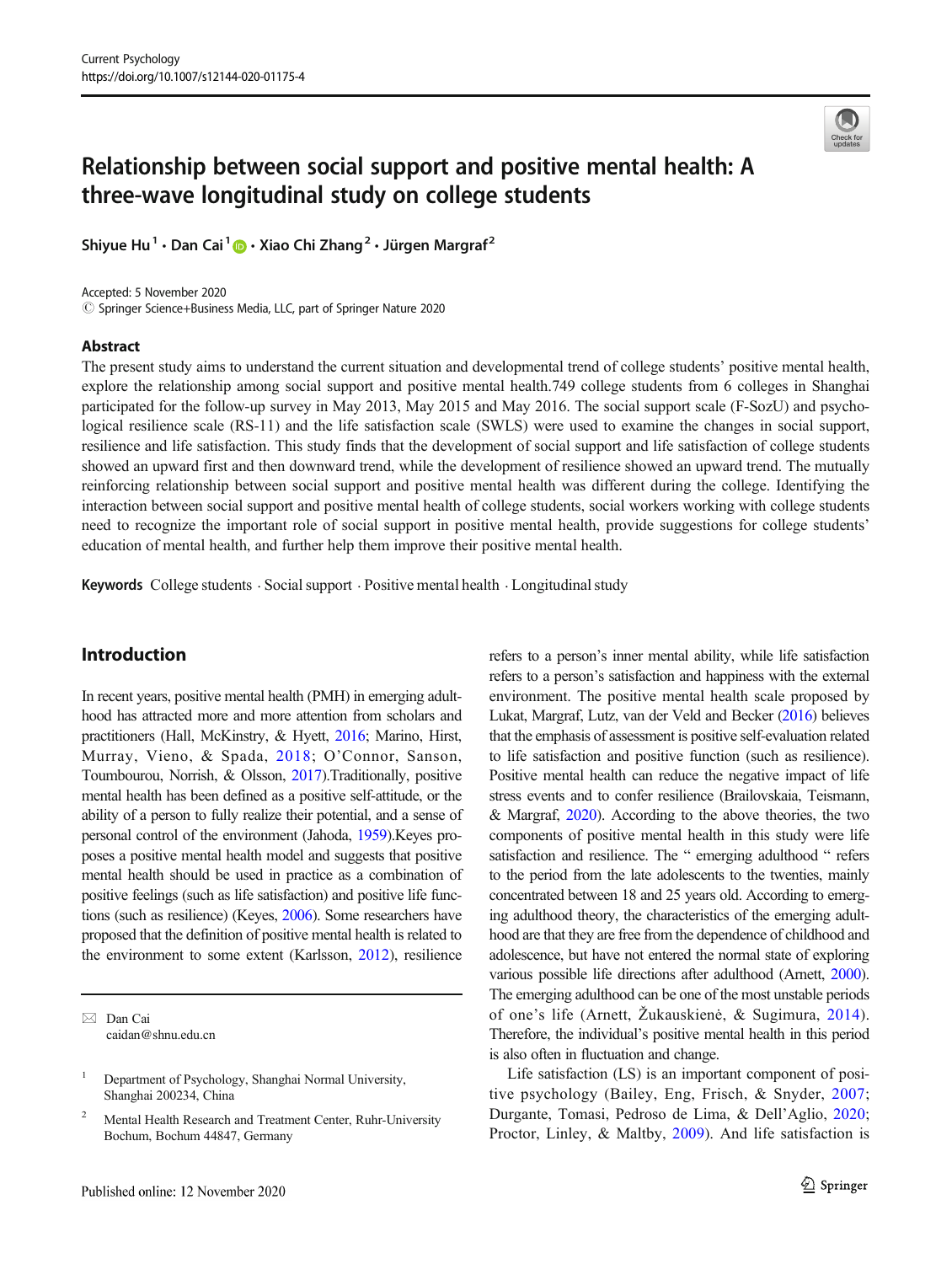considered an important component of positive mental health (Hansen, Sund, Knudtsen, Krokstad, & Holmen, [2015](#page-8-0); Huebner, Valois, Paxton, & Drane, [2005](#page-8-0)). Life satisfaction has been defined as an overall cognitive assessment of life conditions most of the time or over a certain period of time according to the criteria chosen by individuals (Pavot & Diener, [2009](#page-8-0)). Previous studies have shown that college students' life satisfaction declines from their first to their third year (Kjeldstadli et al., [2006\)](#page-8-0). Current studies evidence linked life satisfaction with resilience (Cohn, Fredrickson, Brown, Mikels, & Conway, [2009](#page-7-0); Hu, Zhang, & Wang, [2015](#page-8-0); Mak, Ng, & Wong, [2011\)](#page-8-0) in somehow.

The most definitions of resilience are based on two core concepts: adversity and positive adaptation (Fletcher & Sarkar, [2013\)](#page-7-0). Masten ([2001](#page-8-0)) defines resilience as the process that produces good results when adaptation or development is seriously threatened.People are able to show resilience under adverse conditions because of intrapersonal, interpersonal or structural assets that allow for adaptive functioning in spite of hardship. Connor and Davidson [\(2003\)](#page-7-0) suggests resilience is a personal trait and an important resource that enables people to thrive in adversity(Davydov, Stewart, Ritchie, & Chaudieu, [2010](#page-7-0); Nurius, LaValley, & Kim, [2019](#page-8-0)). In short, resilience refers to the process of being able to adapt well in the face of adversity, trauma, threats, and even significant pressure (American Psychological Association, [2014](#page-7-0)). Resilience is usually assessed using the resilience scale (RS-14 or RS-25) (Wagnild & Young, [1993](#page-9-0)). In the shorter11-item version, resilience is identified as a protective personality factor associated with healthy development and psychological resilience to stress. The scale proved to be of good reliability and validity in the German sample (Schumacher, Leppert, Gunzelmann, Strauss, & Brähler, [2005\)](#page-9-0). Resilience is an important part of positive mental health. Individuals with high resilience have been shown to have positive traits in a variety of ways: they are enthusiastic and energetic about life, and they are curious and open to new experiences (Tugade, Fredrickson, & Feldman Barrett, [2004\)](#page-9-0). Furthermore, there is a significant correlation between resilience and life satisfaction (Arslan, [2019](#page-7-0)). A recent research demonstrated that individual resilience predicts general satisfaction and self-satisfaction (Stack-Cutler, [2014\)](#page-9-0) and enhancing resilience can contribute to life satisfaction (Cohn et al., [2009\)](#page-7-0). Previous studies have shown that social support has a higher impact on both resilience (Bilgin & Taş, [2018\)](#page-7-0) and life satisfaction (Malinauskas, [2010;](#page-8-0) Zhou & Lin, [2016\)](#page-9-0). Meanwhile, based on earlier empirical evidence, there is a neurological link between resilience and life satisfaction (Kong, Wang, Hu, & Liu, [2015\)](#page-8-0).

It is well known that positive mental health is associated with many social and environmental factors, such as social support (Spotts et al., [2005\)](#page-9-0). Social support is an important external stress resistance resource, and which can play a positive role in improving their positive mental health (Wang, Xiong, & Yang, [2018\)](#page-9-0). Atchley ([1985](#page-7-0)) believes that social support is the aggregation of family, friends and social institutions, which enables people to meet social, physical and psychological needs. A nationwide survey revealed that during the emerging adulthood period, more than half of young people believed that they relied heavily on the support of friends and family (Arnett et al., [2014\)](#page-7-0). The previous cross-sectional and longitudinal studies have shown that social support are protective factors for positive mental health (Gooding, Hurst, Johnson, & Tarrier, [2012](#page-7-0); Guo, Tomson, Keller, & Söderqvist, [2018;](#page-8-0) Hefner & Eisenberg, [2009;](#page-8-0) Mushonga & Henneberger, [2020;](#page-8-0) Ruthig, Haynes, Stupnisky, & Perry, [2009;](#page-8-0) Siegmann et al., [2018;](#page-9-0) Wood, Maltby, Gillett, Linley, & Joseph, [2008;](#page-9-0) Xu, Li, & Yang, [2019](#page-9-0)).Social support can alleviate college students' adaptation problems and improve their positive mental health which is associated with lower depression and psychological problems (Chui & Chan, [2017;](#page-7-0) Jibeen, [2016](#page-8-0)). Social support in this study refers to perceived support, which is defined as a measure of how a person evaluates his / her situation, rather than a true reflection of how much support he / she has received (Eagle, Hybels, & Proeschold-Bell, [2019](#page-7-0)). The effect of perceived support is different from that of received support, and higher perceived support is significantly related to lower negative psychological outcomes (Patil et al., [2014\)](#page-8-0). Some researchers believe that positive mental health also contributes to interpersonal relationship and social support stability (Vaingankar et al., [2018](#page-9-0)). In recent years, researchers have also studied the negative aspects of social support. They found that social support and interpersonal negative effects are positively correlated, and insufficient or excessive social support is associated with adverse psychological outcomes (Williamson, Oliger, Wheeler, & O'Hara, [2019](#page-9-0)). Spousal support predicted positive and negative emotional states better than spousal stress (Pierce & Quiroz, [2019\)](#page-8-0). Social support has played an increasingly positive role in life satisfaction (Chen et al., [2017](#page-7-0); Kong, Zhao, & You, [2012](#page-8-0); Siddall, Huebner, & Jiang, [2013](#page-9-0)). For instance, students' life satisfaction may be indirectly affected by the social support provided by their parents, classmates and teachers, and mediated by students' school (Danielsen, Samdal, Hetland, & Wold, [2009](#page-7-0)). In many longitudinal studies, at each time point, social support has a significant positive conditional effect on life satisfaction (Caron, Cargo, Daniel, & Liu, [2019;](#page-7-0) Yalçın, [2011](#page-9-0)). Social support can cope with stressful life events, which is significantly positively correlated with resilience (Bilgin & Taş, [2018](#page-7-0); Cai, Zhu, Lin, Zhang, & Margraf, [2017](#page-7-0)). There was a significant longitudinal relationship between social support, resilience and mental health (Koelmel, Hughes, Alschuler, & Ehde, [2017](#page-8-0)). And a longitudinal study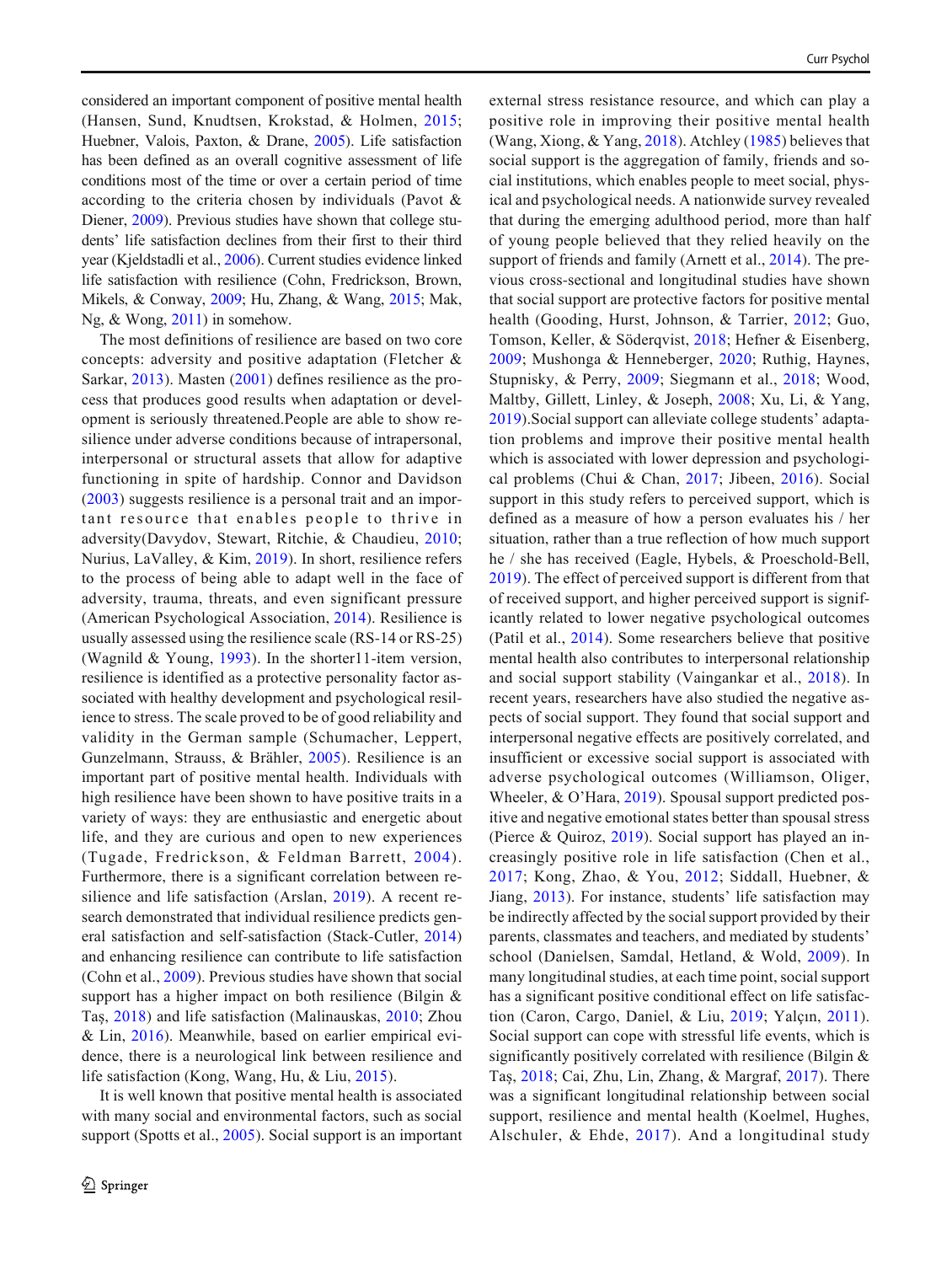suggested that strong social support may protect mental health by improving resilience to reduce stress (Eisman, Stoddard, Heinze, Caldwell, & Zimmerman, [2015](#page-7-0)). Social support as an external protective factors of college students have a protective effect against adversity. Individual perception of more social support, the development needs of college students can be easily met, and some resilience traits (such as empathy, cooperation, goal and orientation) can be naturally developed to protect college students from the influence of risk factors.

Based on previous studies, we found that the research on college students' positive mental health is mainly reflected in their subjective well-being, and there are few studies on the combination of college students' life satisfaction and resilience, as well as the impact of social support on positive mental health (Brailovskaia, Schonfeld, Zhang, & Bieda, [2018\)](#page-7-0). Current studies evidence linked positive mental health and social support in somehow. Thus, the present study aims to explore the relationship among social support and positive mental health, and tries to find out the interaction of social support and positive mental health of college students through a three-wave longitudinal study. For research, it would find strategies for schools and society to improve college students' positive mental health, provide recommendations for mental health education of college students, and provide theoretical basis for further research and the positive psychology architecture are expanded and the posterity research provides base. So, the present study hypothesized that (1) there was a positive correlation between social support and resilience and life satisfaction, as well as positive mental health at each time point; (2) life satisfaction

Table 1 Demographic characteristics of the samples

and resilience changed with grade growth; (3) social support and positive mental health predicted each other over time.

# Materials and Methods

## Participants

The current project used data from one university in Shanghai, China. All participants were randomly selected from the majors of humanities, education, mathematics and science, construction engineering. The project lasted for four academic years (from 2013 to 2016) with the questionnaire was distributed in the freshman year, junior year and senior year separately (referred as T1, T2 and T3). The sample size for T1 in 2013 was 1812; 1442 for T2 in 2015, and 1054 for T3 in 2016. 749 students participated in the survey for four years. Among them, 617 were females, and 132 were males. Basic information about the participants was examined. Table 1 provides an overview of the sample characteristics, including gender, marital status, birth place and major.

#### Measures

#### The Satisfaction with Life Scale (SWLS)

The SWLS is a 5-item scale designing to assess life satisfaction of college students, which is theoretically predicted to depend on a comparison of life circumstances to one's standards (Diener, Emmons, Larsen & Griffin, [1985](#page-7-0)). Participants respond on a 7-point Likert-type scale, ranging from 1 (very

|                                             | T1          | T <sub>2</sub> | T <sub>3</sub> |
|---------------------------------------------|-------------|----------------|----------------|
| Gender                                      |             |                |                |
| $Female = 0$                                | 1409(77.8%) |                | 811(76.9%)     |
| $Male = 1$                                  | 403(22.2%)  |                | 243(23.1%)     |
| Marital status                              |             |                |                |
| Unmarried (without a regular partner) = $0$ | 1516(83.7%) | $1155(80.1\%)$ | 868(82.4%)     |
| Unmarried (with a regular partner) $= 1$    | 290(16.0%)  | 286(19.8%)     | $177(16.8\%)$  |
| Married or divorced $= 2$                   | $6(0.3\%)$  | $1(0.1\%)$     | $9(0.9\%)$     |
| Birth place                                 |             |                |                |
| Village, country town and small $city = 0$  | 575(31.7%)  |                |                |
| Mid-sized city and above $= 1$              | 1237(68.3%) |                |                |
| Major                                       |             |                |                |
| Humanities                                  | 442(24.4%)  |                | 292(27.7%)     |
| Education                                   | 331(18.3%)  |                | 230(21.8%)     |
| Science                                     | 568(31.3%)  |                | 281(26.7%)     |
| Mathematics                                 | 435(24.0%)  |                | 246(23.3%)     |
| Construction engineering                    | $27(1.5\%)$ |                | $0(0.0\%)$     |
| Other                                       | $9(0.5\%)$  |                | $5(0.5\%)$     |
|                                             |             |                |                |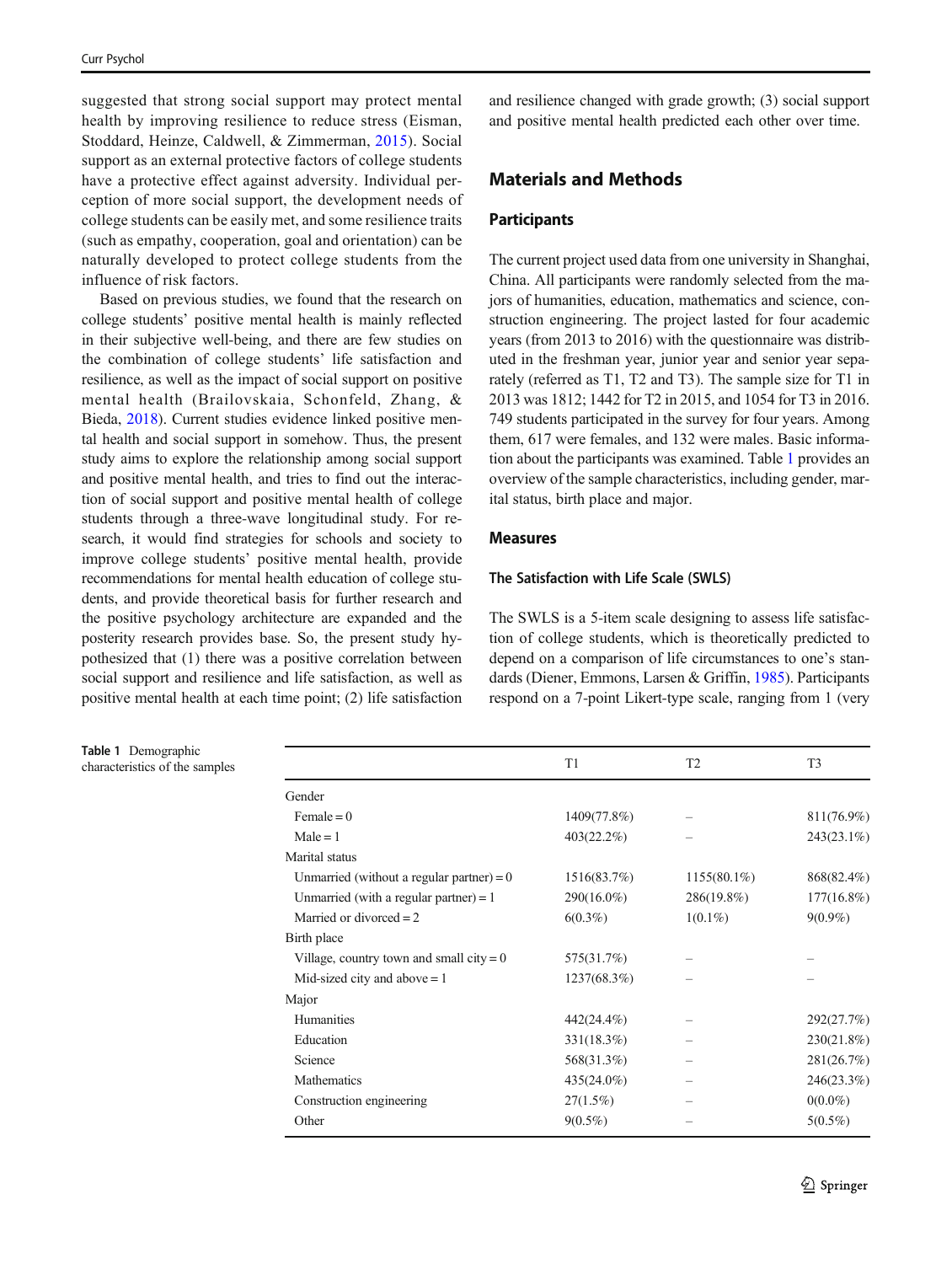dissatisfied) to 7 (very satisfied). A score of 20 represents the neutral point on the scale, the point at which the respondent is about equally satisfied and dissatisfied. Higher scores of SWLS indicate higher life satisfaction. The Cronbach's  $\alpha$  of the current project was  $0.88(T1)$ ,  $0.91(T2)$ ,  $0.91(T3)$  and the internal consistency coefficient was good.

#### The Resilience Scale (RS-11)

The 11-item short version of the Wagnild and Young Resilience Scale (RS-11; Schumacher et al., [2005\)](#page-9-0) was used to measure the individual resilience, which is considered as a protective personality factor and is related to the healthy development and psychosocial stress-resistance. Through factor analysis, 9 items of the Chinese version of RS-11 (Gao, Yang, Margraf, & Zhang, [2013](#page-7-0)) were adopted in the current project and the original question3 and 10 were removed. General regularity of each item is rated with a 7-point scale ranging from 1 (very disagree) to 7 (very agree). The total score of the scale is the sum of the crude scores of each item. Higher scores indicate higher resilience. The test of the reliability and validity showed that the scale had good reliability and validity, with internal consistency was 0.82(T1), 0.92(T2), 0.86(T3).

#### Social Support Questionnaire (F-SozU K-14)

The F-SozU (Fragebogenzur Sozialen Unterstützung) was used to assess social support. It is a widely used self-report questionnaire in Germany, which contains 14 items. Responses are made on a 5-point Likert scale ranging from 1 (very inconsistent) to 5 (very consistent). The total score of the scale is the sum of the scores of each item, and the score ranges from 14 to 70. Results from a total of 384 male and female West German adults (including normal and clinical samples) indicate that the F-SOZU has satisfactory psychometric properties, including internal consistency, construct validity, and factorial structure. In current project, the internal consistency reliability of social support was 0.96(T1), 0.95(T2), 0.95(T3).

#### Data Collection

The first survey was conducted in May 2013, the second in May 2015, and the third in May 2016. The time of each follow-up survey was conducted around the middle of the second semester of each academic year to avoid the potential psychological impact on college students in the new academic year and the new semester. The students who agreed to participate in the survey entered the prearranged classroom in batches and conducted the questionnaire survey. Each classroom had three survey conductors, who were trained graduate students majoring in psychology. SWLS, RS-11 and F-SozU were used for the current survey. Participants completed the entire questionnaire in about 20 min. The score of positive mental health in this study was the factor score of resilience and life satisfaction.

## Results

## Changes in Social Support, Resilience and Life Satisfaction across Time

General situation of social support, resilience and life satisfaction can be found in Table 2. In this study, we conducted the repeated-measures MANOVA to assess the differences in time (T1, T2, and T3) and the scores on the social support, resilience, and life satisfaction as dependent variables.

The results showed a main effect for time in social support,  $F = 8.27$ ,  $p < .001$ ,  $\eta^2 = .01$ . Pairwise comparisons showed that the differences in social support mainly include the difference between social support at T1 and T2 ( $t = 3.29$ ,  $p < .01$ , Cohen'  $d = .14$ ) and the difference between SS at T2 and T3  $(t = -4.15, p < .001,$  Cohen' d = .15). There was no significant difference between T1 and T3.

A main effect of time was observed for resilience with the scores showed an increasing trend year by year,  $F = 16.05$ ,  $p < .001$ ,  $\eta^2 = .02$ . Further pairwise comparisons showed that the resilience at T2 was significantly higher than that at T1  $(t = 4.58, p < .001,$ 

Table 2 Means and standard deviations (SDs) descriptions and variance analysis of social support, resilience and life satisfaction at each time point

|                   | T1    |           | T2    |           | T3    |           | F          | n <sup>2</sup> | LSD         | <b>RANGE</b> |
|-------------------|-------|-----------|-------|-----------|-------|-----------|------------|----------------|-------------|--------------|
|                   | Mean  | <b>SD</b> | Mean  | <b>SD</b> | Mean  | <b>SD</b> |            |                |             |              |
| Social Support    | 59.08 | 11.13     | 57.69 | 9.25      | 59.08 | 8.77      | $8.27***$  | .01            | $1 = 3 > 2$ | $14 - 70$    |
| Resilience        | 47.76 | 7.41      | 49.31 | 8.04      | 49.21 | 6.59      | $16.05***$ | .02            | $2 = 3 > 1$ | $9 - 63$     |
| Life Satisfaction | 25.65 | 5.99      | 24.63 | 6.31      | 25.50 | 5.84      | $9.92***$  | .01            | $1 = 3 > 2$ | $5 - 35$     |

T1, baseline; T2,  $2<sup>nd</sup>$ -year-follow-up; T3,  $3<sup>rd</sup>$ -year-follow-up;<sup>\*\*\*</sup>  $p < .001$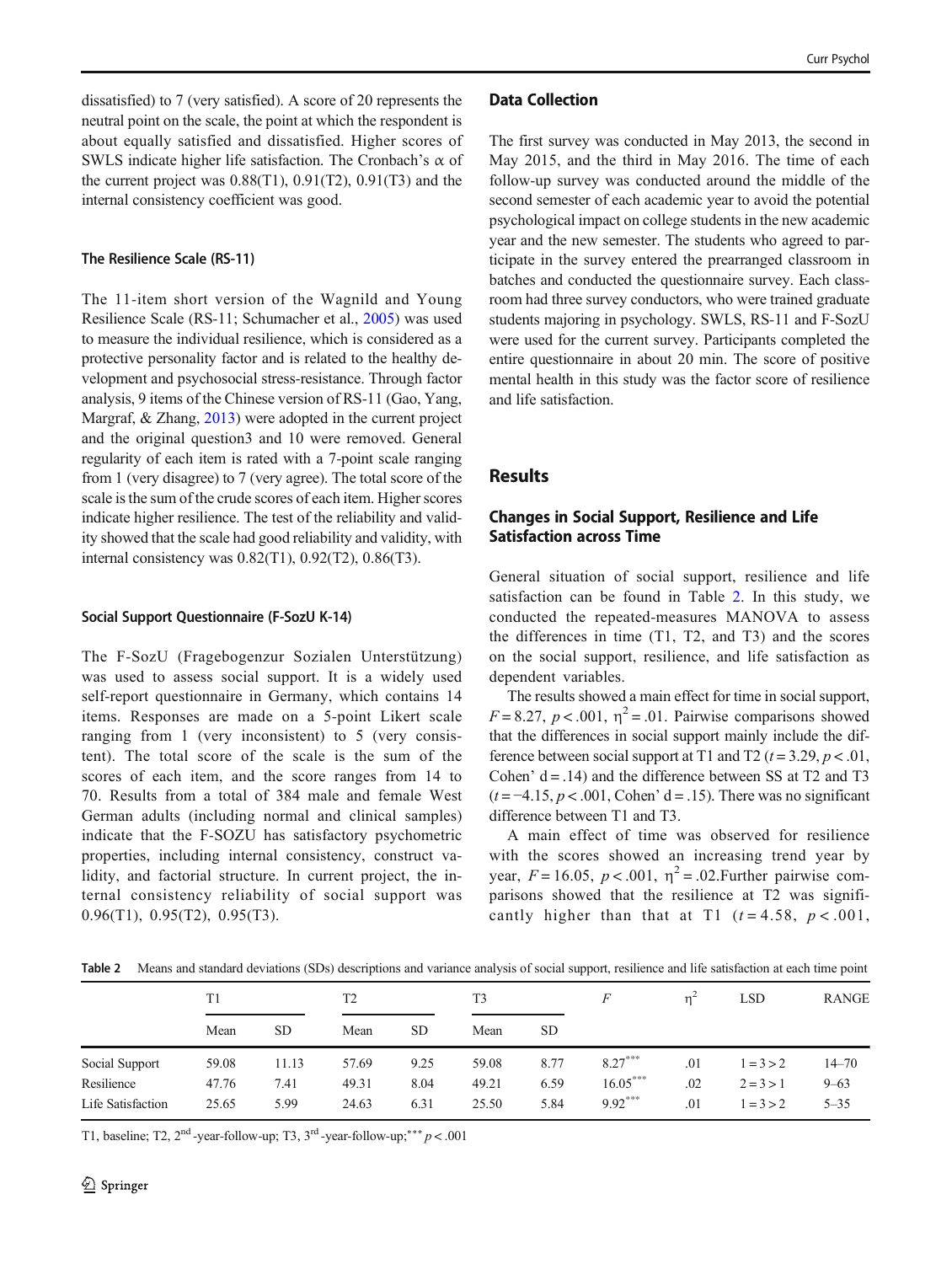Cohen'  $d = .20$ , and the resilience at T3 was significantly higher than that at T1  $(t = 5.30, p < .001,$ Cohen'  $d = .21$ ). There was no significant difference between the resilience at T2 and T3.

For life satisfaction, a main effect was shown for time,  $F =$ 9.92,  $p < .001$ ,  $\eta^2 = .01$ . Further pairwise comparisons indicated that the life satisfaction at T1 was significantly higher than that at T2 ( $t = 3.98$ ,  $p < .001$ , Cohen' d = .17), and the life satisfaction at T3 was significantly higher than that at T2  $(t = 3.60, p < .001,$  Cohen' d = .14). There was no significant difference between the life satisfaction at T1 and T3.

## Correlation Analysis of Social Support, Resilience, Life Satisfaction and Positive Mental Health

Correlations among the variables are displayed in Table 3. There was a significant correlation between social support and resilience and life satisfaction and positive mental health each year. T1 social support was positively associated with T2 resilience  $(r = .12, p < .01)$  and T2 life satisfaction  $(r = .12,$  $p < .01$ ). T1 resilience was positively associated with T2 social support ( $r = .21$ ,  $p < .001$ ) and T2 life satisfaction ( $r = .23$ ,  $p < .001$ ). T1 life satisfaction was positively associated with T2 social support ( $r = .28$ ,  $p < .001$ ) and T2 resilience ( $r = .24$ ,  $p < .001$ ). T2 social support was positively associated with T3 resilience (r = .26,  $p < .001$ ) and T3 life satisfaction (r = .24,  $p < .001$ ). T2 resilience was positively associated with T3 social support ( $r = .29$ ,  $p < .001$ ) and T3 life satisfaction ( $r = .30$ ,  $p < .001$ ). T2 life satisfaction was positively associated with T3 social support ( $r = .20$ ,  $p < .001$ ) and T3 resilience ( $r = .30$ ,  $p < .001$ ).

#### Cross-Lagged Panel Modeling

Cross-lagged analysis was used to investigate the interaction between social support and positive mental health at three time points (Fig. [1](#page-5-0)). The cross-lagged model has a good fitting index,  $\chi^2(2) = 62.77$ ,  $p < .001$ , CFI = .945, GFI = .973, RMSEA = .202 (90% CI [.160, .246]). After controlling for the correlation and stability of social support and positive mental health, T1 social support cannot significantly predict T2 positive mental health ( $\beta$  = .02, p > .05). T1 positive mental health significantly predicted T2 social support ( $\beta$  = .19,  $p < .001$ ). However, after controlling for other variables of T2, T2 social support can significantly predict T3 positive mental health ( $\beta$  = .10,  $p$  < .01). Similarly, T2 positive mental health predicted T3 social support ( $\beta$  = .09, p < .05).

## **Discussion**

The present study aimed to explore the relationship among social support and positive mental health, such as high levels of social support are often associated with high levels of positive mental health. Social support, as protective factors of resilience and life satisfaction, are very important in improving college students' positive mental health. This study shows that social support is related to the resilience and life satisfaction of college students, which is consistent with previous studies (Eisman et al., [2015](#page-7-0); Zhu, [2015;](#page-9-0) Zhou & Lin, [2016](#page-9-0);Sharma, [2017](#page-9-0); Bilgin & Taş, [2018](#page-7-0)).Based on the stress-buffer model (Aneshensel & Stone, [1982;](#page-7-0) Che, Cash, Ng, Fitzgerald, & Fitzgibbon, [2018](#page-7-0); Hornstein & Eisenberger, [2017\)](#page-8-0), social support often plays a role when people are under

|         | SS(T1)   | SS(T2)   | SS(T3)               | RS(T1)   | RS(T2)   |          | $RS(T3)$ $LS(T1)$    | LS $(T2)$ LS $(T3)$ |          | PMH(T1)  | PMH(T2)  | PMH(T3) |
|---------|----------|----------|----------------------|----------|----------|----------|----------------------|---------------------|----------|----------|----------|---------|
| SS(T1)  |          |          |                      |          |          |          |                      |                     |          |          |          |         |
| SS(T2)  | $.37***$ |          |                      |          |          |          |                      |                     |          |          |          |         |
| SS(T3)  | $.35***$ | $.48***$ |                      |          |          |          |                      |                     |          |          |          |         |
| RS(T1)  | $.25***$ | $.21***$ | $.29***$             |          |          |          |                      |                     |          |          |          |         |
| RS(T2)  | $.12***$ | $.46***$ | $.29***$             | $.29***$ |          |          |                      |                     |          |          |          |         |
| RS(T3)  | $.23***$ | $.26***$ | $.53***$             | $.44***$ | $.38***$ |          |                      |                     |          |          |          |         |
| LS(T1)  | $.30***$ | $.28***$ | $.29***$             | $.40***$ | $.24***$ | $.30***$ |                      |                     |          |          |          |         |
| LS(T2)  | $.12***$ | $.33***$ | $.20***$             | $.23***$ | $.59***$ | $.30***$ | $.36***$             |                     |          |          |          |         |
| LS(T3)  | $.18***$ | $.24***$ | $.36***$             | $.23***$ | $.30***$ | $.57***$ | $.38***$             | $.42***$            |          |          |          |         |
| PMH(T1) | $.33***$ | $.29***$ | $.34***$             | $.85***$ | $.31***$ | $.45***$ | $.82***$             | $.34***$            | $.36***$ |          |          |         |
| PMH(T2) | $.14***$ | $.46***$ | $.28***$             | $.29***$ | $.94***$ | $.39***$ | $.32***$             | $.83***$            | $.38***$ | $.36***$ |          |         |
| PMH(T3) | $.23***$ | $.29***$ | $.51^{\ast\ast\ast}$ | $.39***$ | $.39***$ | $.90***$ | $.38^{\ast\ast\ast}$ | $.40***$            | $.86***$ | $.46***$ | $.43***$ |         |

Table 3 Pearson correlation analysis of social support, resilience, life satisfaction and positive mental health at each time point

SS Social Support, RS Resilience, LS Life Satisfaction, PMH Positive Mental Health; T1, baseline; T2, 2-year-follow-up; T3, 3-year-follow-up; <sup>\*\*</sup> p < .01,\*\*\* p < .001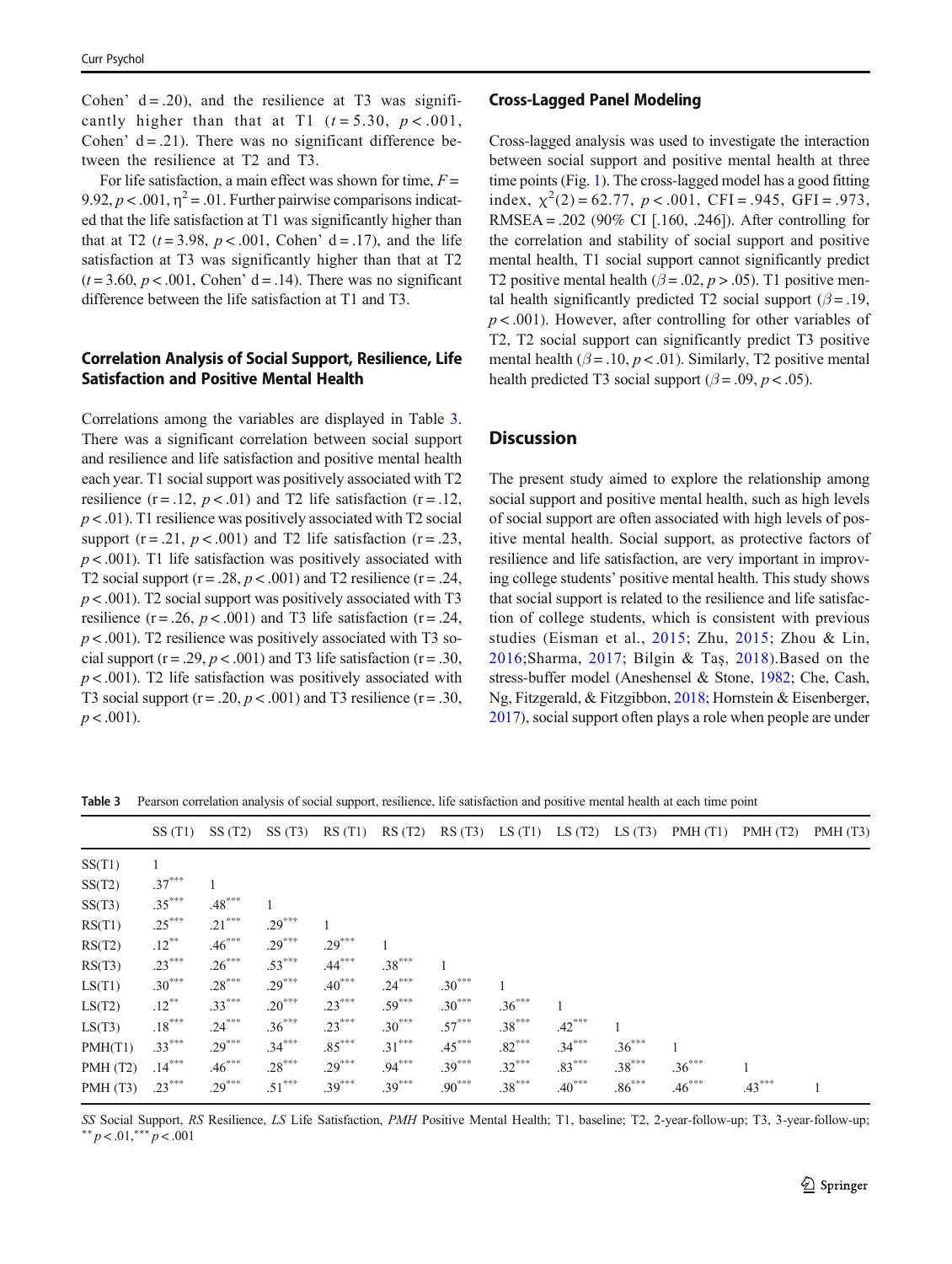<span id="page-5-0"></span>Fig. 1 Cross-lagged panel model of social support and positive mental health. Note. Cross-lagged structural model for social support and positive mental health. The standardized coefficients were displayed in Model. e, measurement error; SS, social support; PMH, Positive Mental Health; T1, baseline; T2, 2-year-followup; T3, 3-year-follow-up;  $p < .05,$  \*\* $p < .01,$  \*\*\* $p < .001$ 



stress to reduce the negative psychological consequences of stress. Support from parents, teachers and family members will make individuals have higher psychosocial ability, and good social support will often lead to a higher level of mental health. Social support plays an important role as a protective factor for individual development (Keyes, [2006](#page-8-0); Sarason, Levine, Basham, & Sarason, [1983\)](#page-8-0). This study shows that social support is associated with positive mental health of college students, which is consistent with previous studies on college students (Chui & Chan, [2017;](#page-7-0) Reid, Holt, Bowman, Espelage, & Green, [2016](#page-8-0)). As expected, our analyses testify the relationship between social support and positive mental health.

In terms of positive mental health, the study found that the overall resilience and life satisfaction level of college students are high. The resilience of college students presents a rising trend. Consistent with most research findings, college students' resilience is above average (Erdogan, Ozdogan, & Erdogan, [2015](#page-7-0)). And the life satisfaction of college students shows a decreasing trend between T1 and T2, and an increasing trend between T2 and T3. It can be seen from the results that college students have a high degree of life satisfaction at T1 and the lowest at T2. Life satisfaction of adolescents is an important component of positive mental health, and some previous studies have found that life satisfaction of adolescents decreases with age (Shek, Yu, Wu, Zhu, & Chan, [2017\)](#page-9-0). But in other studies, life satisfaction is relatively stable in adolescent development (Suldo & Huebner, [2004\)](#page-9-0). While these studies focused on adolescents in a critical transition from childhood to adulthood, this study examined the life satisfaction of college students, who also entered a new stage of life. A study shows that the life satisfaction of medical students declined from the first year to the third year of medical school and remained low until graduation (Kjeldstadli et al., [2006\)](#page-8-0). However, some studies have shown that college students can

keep a satisfied attitude towards their life (Shek et al., [2017\)](#page-9-0). These different results indicate that college students' life satisfaction varies and is also susceptible to other factors. For our study, it is possible that freshmen have high expectations of college life and therefore report high life satisfaction (Bergin & Jimmieson, [2017\)](#page-7-0), but life satisfaction begins to decline after they try to finish heavy schoolwork and suffer from stress (Rezaei & Jeddi, [2020\)](#page-8-0). Their life satisfaction increases as students get used to college life, find the life purpose (Wilcox & Nordstokke, [2019;](#page-9-0) Zhang, Ewalds-Kvist, Li, & Jiang, [2019](#page-9-0)), or academic stress starts to decrease.

This study established a cross-lagged panel model to verify the relationship between college students' social support and positive mental health. It indicated that T1 social support cannot predict T2 positive mental health, while T2 social support can predict T3 positive mental health. In the first year of college, students have not established enough external resource, such as friend support, teacher support and so on. Thus, the level of positive mental health is mainly affected by the stable internal resources that affect the development of mental health. In the third year of college, students have established external resources, social support has a greater impact on life satisfaction the following year. This is in line with previous studies, such as a large sample of college students showed a significant correlation between social support and positive aspects of mental health (Hefner & Eisenberg, [2009\)](#page-8-0). A cross-sectional study of Chinese adolescents showed that support from family and teachers was also significantly associated with positive mental health (Guo et al., [2018\)](#page-8-0). Social support can regulate the relationship between college adaptation and positive mental health (Chui & Chan, [2017\)](#page-7-0). And social support can significantly predict the life satisfaction (Zhou & Lin, [2016\)](#page-9-0). Support has a significant positive conditional effect on life satisfaction in a longitudinal study. For instance, low social support is important risk factor for low life satisfaction (Suldo & Huebner,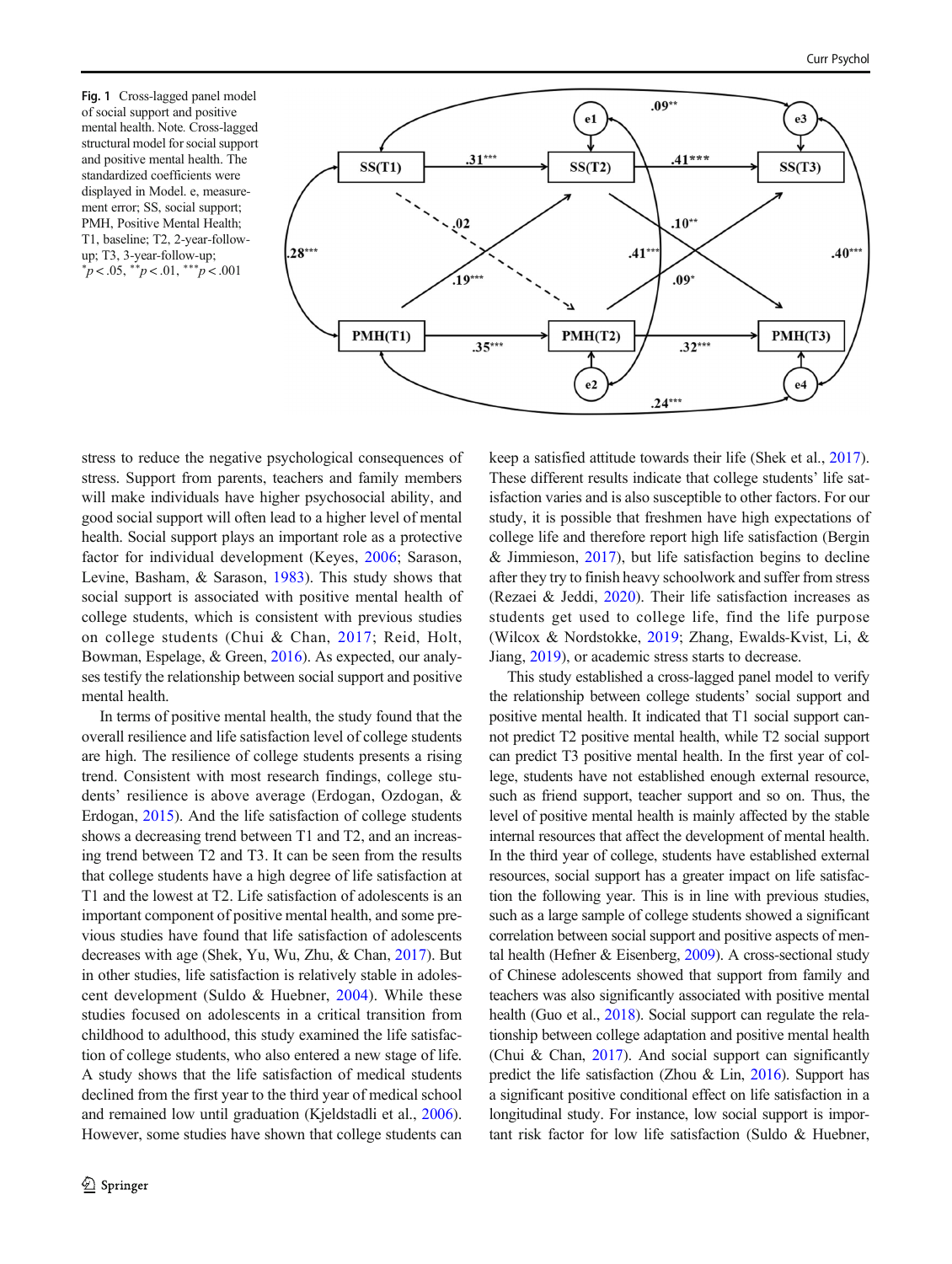[2004](#page-9-0)). Meanwhile, studies have shown that peer support makes an important contribution to adolescents' resilience (Sewasew, Braun-Lewensohn, & Kassa, [2017](#page-9-0)). It can be said that social support can predict individual resilience. In this study, we emphasize the perceived support of students. The Received support is affected by perceived support of individuals, which reduces the relationship between received support and lower depressive symptoms (Eagle et al., [2019](#page-7-0)). Compared with the received support, perceived support is more related to beneficial psychological results, which may help individuals to continuously perceive the availability and control of support resources under pressure (Hartley & Coffee, [2019](#page-8-0)). Therefore, not only friends, teachers and family members are required to provide more support to help students improve their social network. What is more important is the students' views on social support, that is, students' evaluation of their own social support. Schools can set up some related activities or courses to help students deepen their perception of the environment and correctly evaluate their social support, so as to improve their adaptability and life satisfaction.

Consistent with our hypothesis, the results indicating that positive mental health can predicted the level of social support one or two year later. In previous studies, positive mental health often appears as a result variable (Marino, Hirst, et al., [2018](#page-8-0)). As a predictive variable, positive mental health enables people to cope with stress and adversity in life, helping to realize their potential. Empirical results suggest that higher levels of positive mental health can help increase the regularity of social rhythm (Cai et al., [2017\)](#page-7-0). Positive mental health can moderate the association between risk factors and suicidal behavior (Siegmann et al., [2019](#page-9-0)). At the same time, studies have shown that positive mental health can help individuals improve their work performance and establish working relationships (Davenport, Allisey, Page, Lamontagne, & Reavley, [2016\)](#page-7-0). For adolescents and young adults, positive mental health effectively predicted less problematic Internet use (Marino et al., [2018](#page-8-0)). Previous studies have shown that there is a significant correlation between positive mental health and social support. This study further suggests that higher level of positive mental health can increase social support, which means that individuals with a higher level of positive mental health can better use their social support system to cope with difficulties and solve the adverse situations, so as to protect their mental health. In a word, college students with higher levels of positive mental health in their first year of college are more likely to get social support in their third year of college, which may help improve their positive mental health during the college.

There are some deficiencies in this study. Firstly, all variables were tested through a questionnaire survey, and the subjects filled out the questionnaire in a self-reported way. The answers presented in the survey are allfixed, and environmental factors are not strictly controlled, which easily affects the research results. This makes it difficult for us to figure out the reasons behind these answers. Furthermore, this study does not measure an essential component of the resilience process: adverse environment. We conceptualize emerging adulthood as a challenging developmental period that requires the development of new competencies, but it may be overstated. In order to study resilience more accurately, future studies should include an investigation of individual adverse environments. In addition, as a longitudinal study of college students' mental health, the changes in life satisfaction, social support and resilience in each year are of great concern. However, it is a great pity that this study could not follow the group of students in their second year of college. Despite some limitations, this study preliminarily demonstrated the relationship between social support and positive mental health through a four-year longitudinal design of a large sample of college students. College students are at a critical stage from adolescence to adulthood. This period is often faced with changes in mental health status. In order to improve the positive mental health of college students, social support provided by others is indispensable. This study suggests that social work should aim at helping students manage interpersonal relationships and establish social support networks when it involves community service for college Students. The social workers can form interest groups, growth groups, interpersonal groups, development groups, psychological training camps to enhance the communication between students, improve the relationship between students, and then establish social support network, improve the positive mental health of college students. The university can set up some courses to help students build their relationships after entering the university, which can not only improve their social support at that time, but also ensures a higher level of positive mental health over a four-year period.

## Conclusion

This study provides a longitudinal evidence for the development of social support and positive mental health of college students. The level of social support, resilience and life satisfaction of college students are changing with the grade increase. The mutually reinforcing relationship between social support and positive mental health was different during the college.

Acknowledgments The authors acknowledge graduate students including Lingwei Zeng and Dandan Liang, etc., for their great efforts in data collection.

#### Compliance with Ethical Standards

Conflict of Interest All authors declare that they have no conflict of interest.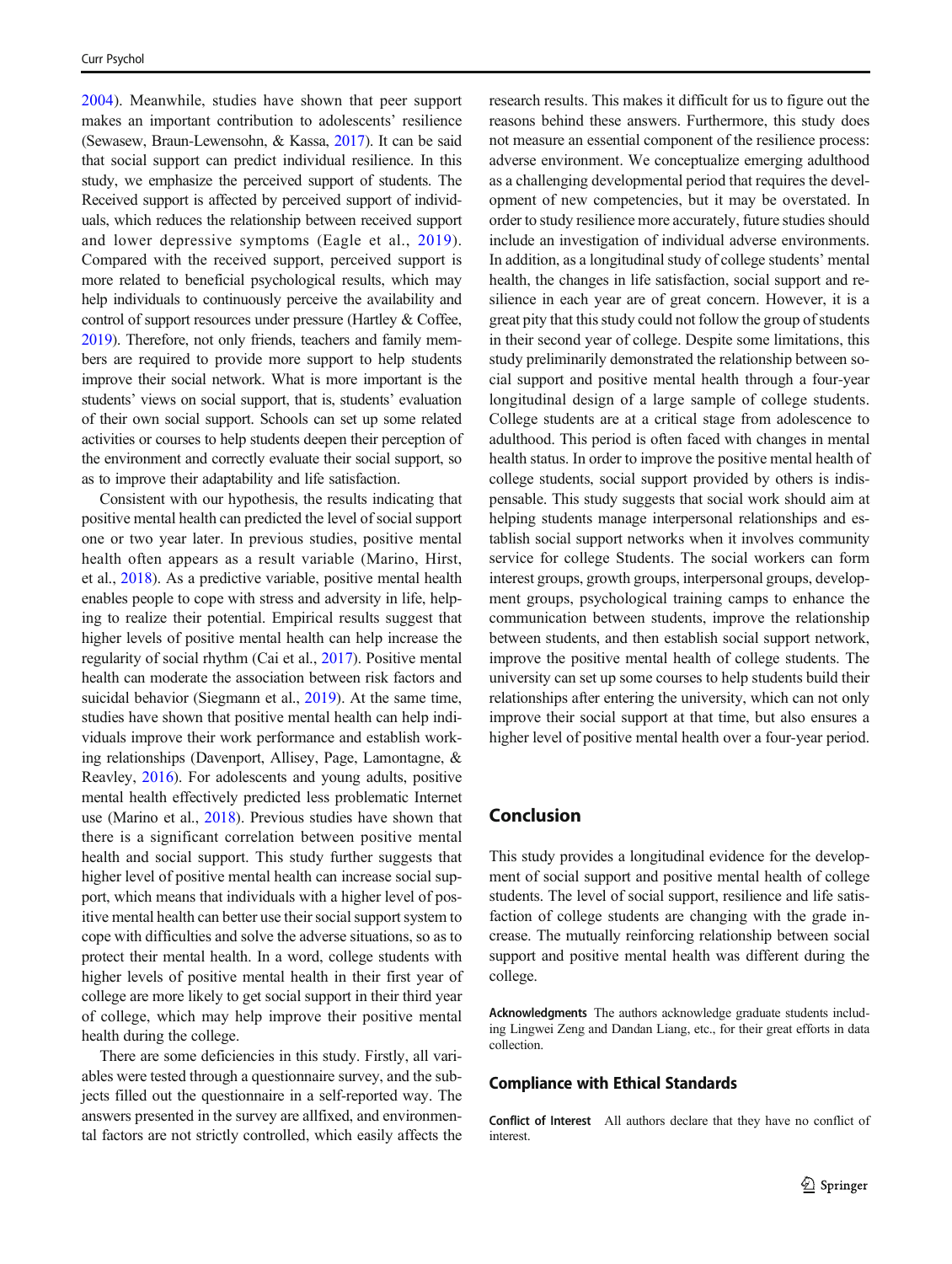<span id="page-7-0"></span>Ethical Approval Ethical approval was obtained from the Research Ethics Committee of Shanghai Normal University. All procedures performed in studies involving human participants were in accordance with the ethical standards of the institutional and/or national research committee.

Informed Consent Informed consent was obtained from all individual participants included in the study.

## References

- American Psychological Association (2014). The road to resilience. Washington, DC: American Psychological Association. Available at: [http://www.apa.org/helpcenter/road-resilience.aspx](http://www.apa.org/helpcenter/road-esilience.aspx) (Accessed 12 Nov 2018).
- Aneshensel, C. S., & Stone, J. D. (1982). Stress and depression: A test of the buffering model of social support. Archives of General Psychiatry, 39, 1392–1396. [https://doi.org/10.1001/archpsyc.1982.](https://doi.org/10.1001/archpsyc.1982.04290120028005) [04290120028005.](https://doi.org/10.1001/archpsyc.1982.04290120028005)
- Arnett, J., Žukauskienė, R., & Sugimura, K. (2014). The new life stage of emerging adulthood at ages 18-29 years: Implications for mental health. The Lancet Psychiatry, 1, 569-576. [https://doi.org/10.](https://doi.org/10.1016/S2215-0366(14)00080-7) [1016/S2215-0366\(14\)00080-7.](https://doi.org/10.1016/S2215-0366(14)00080-7)
- Arnett, J. J. (2000). Emerging adulthood: A theory of development from the late teens through the twenties. American Psychologist, 55, 469– 480. <https://doi.org/10.1037/0003-066X.55.5.469>.
- Arslan, G. (2019). Mediating role of the self–esteem and resilience in the association between social exclusion and life satisfaction among adolescents. Personality and Individual Differences, 151, 109514. [https://doi.org/10.1016/j.paid.2019.109514.](https://doi.org/10.1016/j.paid.2019.109514)
- Atchley, R. (1985). Social forces and aging (4th ed.). Belmont, CA: Wadsworth
- Bailey, T. C., Eng, W., Frisch, M. B., & Snyder, C. R. (2007). Hope and optimism as related to life satisfaction. The Journal of Positive Psychology, 2, 168-175. [https://doi.org/10.1080/](https://doi.org/10.1080/17439760701409546) [17439760701409546](https://doi.org/10.1080/17439760701409546).
- Bergin, A. J., & Jimmieson, N. L. (2017). The implications of university outcome expectations for student adjustment. Journal of College Student Development, 58, 752–770. [https://doi.org/10.1353/csd.](https://doi.org/10.1353/csd.2017.0058) [2017.0058](https://doi.org/10.1353/csd.2017.0058).
- Bilgin, O., & Taş, İ. (2018). Effects of perceived social support and psychological resilience on social media addiction among university students. Universal Journal of Educational Research, 6, 751–758. <https://doi.org/10.13189/ujer.2018.060418>.
- Brailovskaia, J., Schonfeld, P., Zhang, X., & Bieda, A. (2008). A crosscultural study in Germany, Russia, and China: Are resilient and social supported students protected against depression, anxiety, and stress? Psychological Reports, 121, 265–281. [https://doi.org/](https://doi.org/10.1177/0033294117727745) [10.1177/0033294117727745](https://doi.org/10.1177/0033294117727745).
- Brailovskaia, J., Teismann, T., & Margraf, J. (2020). Positive mental health, stressful life events, and suicide ideation: A 2-year followup study. Crisis, 41, 1–6. [https://doi.org/10.1027/0227-5910/](https://doi.org/10.1027/0227-5910/a000652) [a000652](https://doi.org/10.1027/0227-5910/a000652).
- Cai, D., Zhu, M., Lin, M., Zhang, X. C., & Margraf, J. (2017). The bidirectional relationship between positive mental health and social rhythm in college students: A three-year longitudinal study. Frontiers in Psychology, 8, 1119. [https://doi.org/10.3389/fpsyg.](https://doi.org/10.3389/fpsyg.2017.01119) [2017.01119](https://doi.org/10.3389/fpsyg.2017.01119).
- Caron, J., Cargo, M., Daniel, M., & Liu, A. (2019). Predictors of quality of life in Montreal, Canada: A longitudinal study. Community Mental Health Journal, 55, 189–201. [https://doi.org/10.1007/](https://doi.org/10.1007/s10597-018-0340-y) [s10597-018-0340-y.](https://doi.org/10.1007/s10597-018-0340-y)
- Che, X., Cash, R., Ng, S. K., Fitzgerald, P., & Fitzgibbon, B. M. (2018). A systematic review of the processes underlying the Main and the buffering effect of social support on the experience of pain. The Clinical Journal of Pain, 34, 1061–1076. [https://doi.org/10.1097/](https://doi.org/10.1097/AJP.0000000000000624) [AJP.0000000000000624](https://doi.org/10.1097/AJP.0000000000000624).
- Chen, W., Zhang, D., Pan, Y., Hu, T., Liu, G., & Luo, S. (2017). Perceived social support and self-esteem as mediators of the relationship between parental attachment and life satisfaction among Chinese adolescents. Personality and Individual Differences, 108, 98–102. [https://doi.org/10.1016/j.paid.2016.12.009.](https://doi.org/10.1016/j.paid.2016.12.009)
- Chui, R. C., & Chan, C. (2017). School Adjustment, Social Support, and Mental Health of Mainland Chinese College Students in Hong Kong. Journal of College Student Development, 58, 88–100. <https://doi.org/10.1353/csd.2017.0005>.
- Cohn, M. A., Fredrickson, B. L., Brown, S. L., Mikels, J. A., & Conway, A. M. (2009). Happiness unpacked: Positive emotions increase life satisfaction by building resilience. *Emotion*, 9, 361–368. [https://doi.](https://doi.org/10.1037/a0015952) [org/10.1037/a0015952.](https://doi.org/10.1037/a0015952)
- Connor, K. M., & Davidson, J. R. (2003). Development of a new resilience scale: the Connor-Davidson Resilience Scale (CD-RISC). Depression and anxiety, 18, 76–82. [https://doi.org/10.1002/da.](https://doi.org/10.1002/da.10113) [10113.](https://doi.org/10.1002/da.10113)
- Danielsen, A. G., Samdal, O., Hetland, J., & Wold, B. (2009). Schoolrelated social support and students' perceived life satisfaction. The Journal of Educational Research, 102, 303-320. [https://doi.org/10.](https://doi.org/10.3200/JOER.102.4.303-320) [3200/JOER.102.4.303-320.](https://doi.org/10.3200/JOER.102.4.303-320)
- Davenport, L., Allisey, A., Page, K., LaMontagne, A., & Reavley, N. (2016). How can organisations help employees thrive? The development of guidelines for promoting positive mental health at work. International Journal of Workplace Health Management, 9, 411– 427.
- Davydov, D. M., Stewart, R., Ritchie, K., & Chaudieu, I. (2010). Resilience and mental health. Clinical Psychology Review, 30, 479–495. <https://doi.org/10.1016/j.cpr.2010.03.003>.
- Diener, E., Emmons, R. A., Larsen, R. J., & Griffin, S. (1985). The Satisfaction With Life Scale. Journal of Personality Assessment, 49, 71–75. [https://doi.org/10.1207/s15327752jpa4901\\_13.](https://doi.org/10.1207/s15327752jpa4901_13)
- Durgante, H. B., Tomasi, L. M. B., Pedroso de Lima, M. M., & Dell'Aglio, D. D. (2020). Long-term effects and impact of a positive psychology intervention for Brazilian retirees. Current Psychology. <https://doi.org/10.1007/s12144-020-00683-7>.
- Eagle, D. E., Hybels, C. F., & Proeschold-Bell, R. J. (2019). Perceived social support, received social support, and depression among clergy. Journal of Social and Personal Relationships, 36, 2055–2073. <https://doi.org/10.1177/0265407518776134>.
- Eisman, A. B., Stoddard, S. A., Heinze, J., Caldwell, C. H., & Zimmerman, M. A. (2015). Depressive symptoms, social support, and violence exposure among urban youth: A longitudinal study of resilience. Developmental Psychology, 51, 1307–1316. [https://doi.](https://doi.org/10.1037/a0039501) [org/10.1037/a0039501.](https://doi.org/10.1037/a0039501)
- Erdogan, E., Ozdogan, O., & Erdogan, M. (2015). University students' resilience level: The effect of gender and faculty. Procedia-Social and Behavioral Sciences, 186, 1262–1267. [https://doi.org/10.1016/](https://doi.org/10.1016/j.sbspro.2015.04.047) [j.sbspro.2015.04.047.](https://doi.org/10.1016/j.sbspro.2015.04.047)
- Fletcher, D., & Sarkar, M. (2013). Psychological resilience: A review and critique of definitions, concepts, and theory. European Psychologist, 18, 12–23. [https://doi.org/10.1027/1016-9040/a000124.](https://doi.org/10.1027/1016-9040/a000124)
- Gao, Z., Yang, S., Margraf, J., & Zhang, X. (2013). Reliability and validity test for Wagnild and Young's resilience scale (RS-11) in Chinese. Chinese Journal of Health Psychology, 21, 1324–1326. [https://doi.org/10.13342/cnki.cjhp.2013.09.006.](https://doi.org/10.13342/cnki.cjhp.2013.09.006)
- Gooding, P., Hurst, A., Johnson, J., & Tarrier, N. (2012). Psychological resilience in young and older adults. International Journal of Geriatric Psychiatry, 27, 262–270. [https://doi.org/10.1002/gps.](https://doi.org/10.1002/gps.2712) [2712.](https://doi.org/10.1002/gps.2712)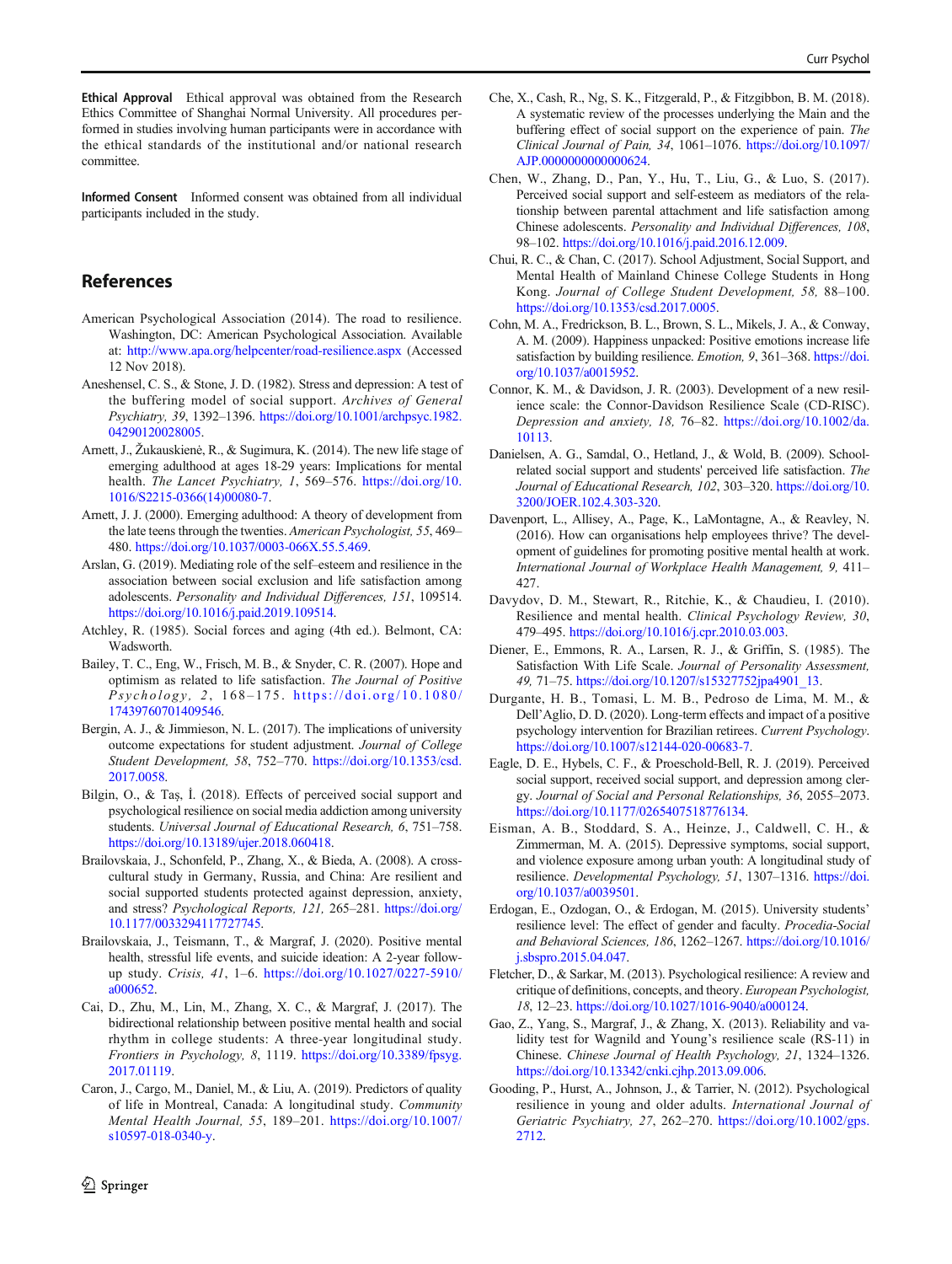- <span id="page-8-0"></span>Guo, C., Tomson, G., Keller, C., & Söderqvist, F. (2018). Prevalence and correlates of positive mental health in Chinese adolescents. BMC Public Health, 18, 263. <https://doi.org/10.1186/s12889-018-5133-2>.
- Hall, S., McKinstry, C., & Hyett, N. (2016). Youth perceptions of positive mental health. British Journal of Occupational Therapy, 79, 475–483. <https://doi.org/10.1177/0308022616632775>.
- Hansen, E., Sund, E., Knudtsen, M. S., Krokstad, S., & Holmen, T. L. (2015). Cultural activity participation and associations with selfperceived health, life-satisfaction and mental health: The Young HUNT study, Norway. BMC Public Health, 15, 544. [https://doi.](https://doi.org/10.1186/s12889-015-1873-4) [org/10.1186/s12889-015-1873-4.](https://doi.org/10.1186/s12889-015-1873-4)
- Hartley, C., & Coffee, P. (2019). Perceived and received dimensional support: Main and stress-buffering effects on dimensions of burnout. Frontiers in Psychology, 10, 1724. [https://doi.org/10.3389/fpsyg.](https://doi.org/10.3389/fpsyg.2019.01724) [2019.01724](https://doi.org/10.3389/fpsyg.2019.01724).
- Hefner, J., & Eisenberg, D. (2009). Social support and mental health among college students. American Journal of Orthopsychiatry, 79, 491–499. [https://doi.org/10.1037/a0016918.](https://doi.org/10.1037/a0016918)
- Hornstein, E. A., & Eisenberger, N. I. (2017). Unpacking the buffering effect of social support figures: Social support attenuates fear acquisition. PLoS One, 12, e0175891. [https://doi.org/10.1371/journal.](https://doi.org/10.1371/journal.pone.0175891) [pone.0175891.](https://doi.org/10.1371/journal.pone.0175891)
- Hu, T., Zhang, D., & Wang, J. (2015). A meta-analysis of the trait resilience and mental health. Personality & Individual Differences, 76, 18–27. [https://doi.org/10.1016/j.paid.2014.11.039.](https://doi.org/10.1016/j.paid.2014.11.039)
- Huebner, E. S., Valois, R. F., Paxton, R. J., & Drane, J. W. (2005). Middle school students' perceptions of quality of life. Journal of Happiness Studies, 6, 15–24. [https://doi.org/10.1007/s10902-004-](https://doi.org/10.1007/s10902-004-1170-x) [1170-x](https://doi.org/10.1007/s10902-004-1170-x).
- Jahoda, M. (1959). Current concepts of positive mental health. The American Journal of Nursing, 59, 263. [https://doi.org/10.2307/](https://doi.org/10.2307/3417722) [3417722.](https://doi.org/10.2307/3417722)
- Jibeen, T. (2016). Perceived social support and mental health problems among Pakistani university students. Community Mental Health Journal, 52, 1004–1008. [https://doi.org/10.1007/s10597-015-](https://doi.org/10.1007/s10597-015-9943-8) [9943-8](https://doi.org/10.1007/s10597-015-9943-8).
- Karlsson, H. (2012). Problems in the definitions of positive mental health. World Psychiatry, 11, 106–107. [https://doi.org/10.1016/j.wpsyc.](https://doi.org/10.1016/j.wpsyc.2012.05.022) [2012.05.022](https://doi.org/10.1016/j.wpsyc.2012.05.022).
- Keyes, C. L. (2006). Mental health in adolescence: Is America's youth flourishing? American Journal of Orthopsychiatry, 76, 395–402. [https://doi.org/10.1037/0002-9432.76.3.395.](https://doi.org/10.1037/0002-9432.76.3.395)
- Kjeldstadli, K., Tyssen, R., Finset, A., Hem, E., Gude, T., Gronvold, N. T., & Vaglum, P. (2006). Life satisfaction and resilience in medical school–a six-year longitudinal, nationwide and comparative study. BMC Medical Education, 6, 48. [https://doi.org/10.1186/1472-6920-](https://doi.org/10.1186/1472-6920-6-48) [6-48.](https://doi.org/10.1186/1472-6920-6-48)
- Koelmel, E., Hughes, A. J., Alschuler, K. N., & Ehde, D. M. (2017). Resilience mediates the longitudinal relationships between social support and mental health outcomes in multiple sclerosis. Archives of Physical Medicine and Rehabilitation, 98, 1139–1148. [https://](https://doi.org/10.1016/j.apmr.2016.09.127) [doi.org/10.1016/j.apmr.2016.09.127.](https://doi.org/10.1016/j.apmr.2016.09.127)
- Kong, F., Wang, X., Hu, S., & Liu, J. (2015). Neural correlates of psychological resilience and their relation to life satisfaction in a sample of healthy young adults. Neuroimage, 123, 165–172. [https://doi.org/](https://doi.org/10.1016/j.neuroimage.2015.08.020) [10.1016/j.neuroimage.2015.08.020](https://doi.org/10.1016/j.neuroimage.2015.08.020).
- Kong, F., Zhao, J., & You, X. (2012). Emotional intelligence and life satisfaction in Chinese university students: The mediating role of self-esteem and social support. Personality and Individual Differences, 53, 1039–1043. [https://doi.org/10.1016/j.paid.2012.](https://doi.org/10.1016/j.paid.2012.07.032) [07.032.](https://doi.org/10.1016/j.paid.2012.07.032)
- Lukat, J., Margraf, J., Lutz, R., van der Veld, W. M., & Becker, E. S. (2016). Psychometric properties of the Positive Mental Health Scale (PMH-scale). BMC psychology, 4, 8. [https://doi.org/10.1186/](https://doi.org/10.1186/s40359-016-0111-x) [s40359-016-0111-x.](https://doi.org/10.1186/s40359-016-0111-x)
- Mak, W. W., Ng, I. S., & Wong, C. C. (2011). Resilience: Enhancing well-being through the positive cognitive triad. Journal of Counseling Psychology, 58, 610–617. [https://doi.org/10.1037/](https://doi.org/10.1037/a0025195) [a0025195.](https://doi.org/10.1037/a0025195)
- Malinauskas, R. (2010). The associations among social support, stress, and life satisfaction as perceived by injured college athletes. Social Behavior and Personality: An International Journal, 38, 741–752. [https://doi.org/10.2224/sbp.2010.38.6.741.](https://doi.org/10.2224/sbp.2010.38.6.741)
- Marino, C., Hirst, C., Murray, C., Vieno, A., & Spada, M. M. (2018). Positive mental health as a predictor of problematic internet and Facebook use in adolescents and young adults. Journal of Happiness Studies, 19, 2009–2022. [https://doi.org/10.1007/](https://doi.org/10.1007/s10902-017-9908-4) [s10902-017-9908-4.](https://doi.org/10.1007/s10902-017-9908-4)
- Marino, C., Vieno, A., Lenzi, M., Fernie, B., Nikčević, A., & Spada, M. (2018). Personality traits and metacognitions as predictors of positive mental health in college students. Journal of Happiness Studies, 19, 365–379. [https://doi.org/10.1007/s10902-016-9825-y.](https://doi.org/10.1007/s10902-016-9825-y)
- Masten, A. S. (2001). Ordinary magic. Resilience processes in development. The American Psychologist, 56, 227–238. [https://doi.org/10.](https://doi.org/10.1037//0003-066x.56.3.227) [1037//0003-066x.56.3.227.](https://doi.org/10.1037//0003-066x.56.3.227)
- Mushonga, D. R., & Henneberger, A. K. (2020). Protective factors associated with positive mental health in traditional and nontraditional black students. American Journal of Orthopsychiatry, 90, 147–160. <https://doi.org/10.1037/ort0000409>.
- Nurius, P., LaValley, K., & Kim, M. (2019). Victimization, poverty, and resilience resources: Stress process considerations for adolescent mental health. School Mental Health, 12, 124-135. [https://doi.org/](https://doi.org/10.1007/s12310-019-09335-z) [10.1007/s12310-019-09335-z.](https://doi.org/10.1007/s12310-019-09335-z)
- O'Connor, M., Sanson, A. V., Toumbourou, J. W., Norrish, J., & Olsson, C. A. (2017). Does positive mental health in adolescence longitudinally predict healthy transitions in young adulthood? Journal of Happiness Studies, 18, 177–198. [https://doi.org/10.1007/s10902-](https://doi.org/10.1007/s10902-016-9723-3) [016-9723-3](https://doi.org/10.1007/s10902-016-9723-3).
- Patil, B., Shetty, N., Subramanyam, A., Shah, H., Kamath, R., & Pinto, C. (2014). Study of perceived and received social support in elderly depressed patients [original article]. Journal of Geriatric Mental Health, 1, 28–31. [https://doi.org/10.4103/2348-9995.141921.](https://doi.org/10.4103/2348-9995.141921)
- Pavot, W., & Diener, E. (2009). Review of the satisfaction with life scale. In E. Diener (Ed.), Assessing Well-Being. Social Indicators Research Series (Vol. 39). Dordrecht: Springer.
- Pierce, K. D. R., & Quiroz, C. S. (2019). Who matters most? Social support, social strain, and emotions. Journal of Social and Personal Relationships, 36, 3273–3292. [https://doi.org/10.1177/](https://doi.org/10.1177/0265407518817400) [0265407518817400](https://doi.org/10.1177/0265407518817400).
- Proctor, C. L., Linley, P. A., & Maltby, J. (2009). Youth life satisfaction: A review of the literature. Journal of Happiness Studies, 10, 583– 630. [https://doi.org/10.1007/s10902-008-9110-9.](https://doi.org/10.1007/s10902-008-9110-9)
- Reid, G. M., Holt, M. K., Bowman, C. E., Espelage, D. L., & Green, J. G. (2016). Perceived social support and mental health among first-year college students with histories of bullying victimization. Journal of Child and Family Studies, 25, 3331–3341. [https://doi.org/10.1007/](https://doi.org/10.1007/s10826-016-0477-7) [s10826-016-0477-7.](https://doi.org/10.1007/s10826-016-0477-7)
- Rezaei, A., & Jeddi, E. M. (2020). Relationship between wisdom, perceived control of internal states, perceived stress, social intelligence, information processing styles and life satisfaction among college students. Current Psychology, 39, 927–933. [https://doi.org/10.](https://doi.org/10.1007/s12144-018-9804-z) [1007/s12144-018-9804-z](https://doi.org/10.1007/s12144-018-9804-z).
- Ruthig, J. C., Haynes, T. L., Stupnisky, R. H., & Perry, R. P. (2009). Perceived academic control: Mediating the effects of optimism and social support on college students' psychological health. Social Psychology of Education, 12, 233–249. [https://doi.org/10.1007/](https://doi.org/10.1007/s11218-008-9079-6) [s11218-008-9079-6.](https://doi.org/10.1007/s11218-008-9079-6)
- Sarason, I. G., Levine, H. M., Basham, R. B., & Sarason, B. R. (1983). Assessing social support: The social support questionnaire. Journal of Personality and Social Psychology, 44, 127–139. [https://doi.org/](https://doi.org/10.1037/0022-3514.44.1.127) [10.1037/0022-3514.44.1.127.](https://doi.org/10.1037/0022-3514.44.1.127)